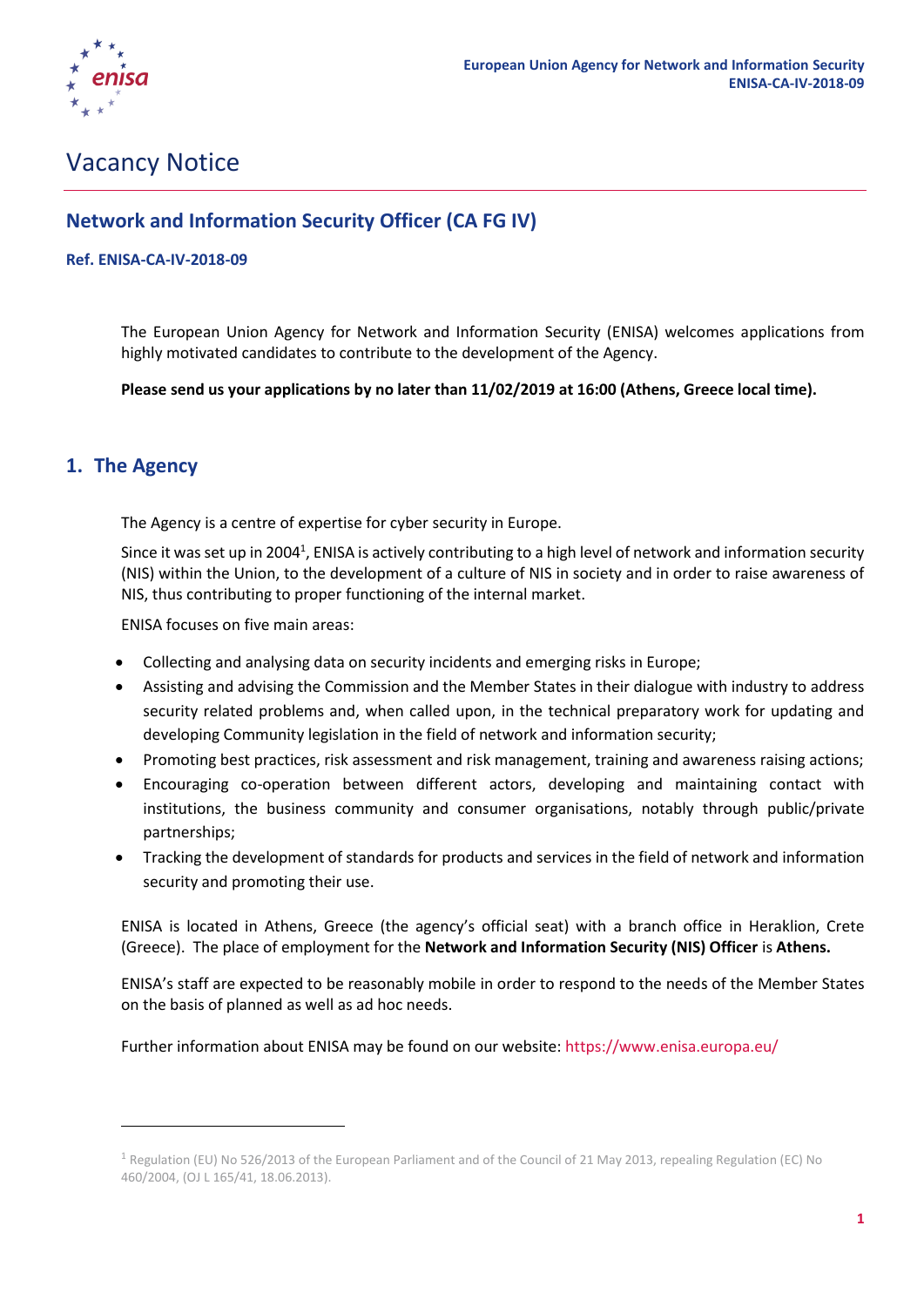

# **2. Job description**

The Core Operations Department (COD) of ENISA is looking for recruiting NIS Officers in the field of Network and Information Security (NIS) in the areas of: 2

- Secure Infrastructure and Services
- Data Security and Standardisation
- Operational Security
- CSIRTS relations
- Horizontal Support and Analysis

The jobholder will be assigned to one of these units or teams within the Core Operations Department.

The Network and Information Security Officer must have the ability and willingness to contribute to more than one of the areas of the ENISA work program as and when required. Allocation of tasks is based on an internal work plan developed by the Agency.

#### Key responsibilities:

**.** 

- Assist in collecting information and knowledge on security policies, good practices, measures and standards in the above mentioned areas.
- Contribute to stock takings and surveying experts.
- Assist in analysis and development of recommendations, in line with the needs of the work programme.
- Identify relevant stakeholders, form expert groups and assist in managing them including steering and editing technical content.
- Organise workshops and validate findings.
- Set up and assist in managing tenders and contracts related to the activities of the work programme.
- Contribute to the dissemination and take up of the results of the Agency.
- Contribute to other tasks of the Agency as necessary.

<sup>&</sup>lt;sup>2</sup> For a more detailed view of the activities of the Core Operations Department (COD) of ENISA please refer to the ENISA Programming Document 2018-2020 https://www.enisa.europa.eu/about-enisa/structure-organization/managementboard/management-board-decisions/MB%20Decision%202017\_1%20SPD2018\_2020%20Draft.pdf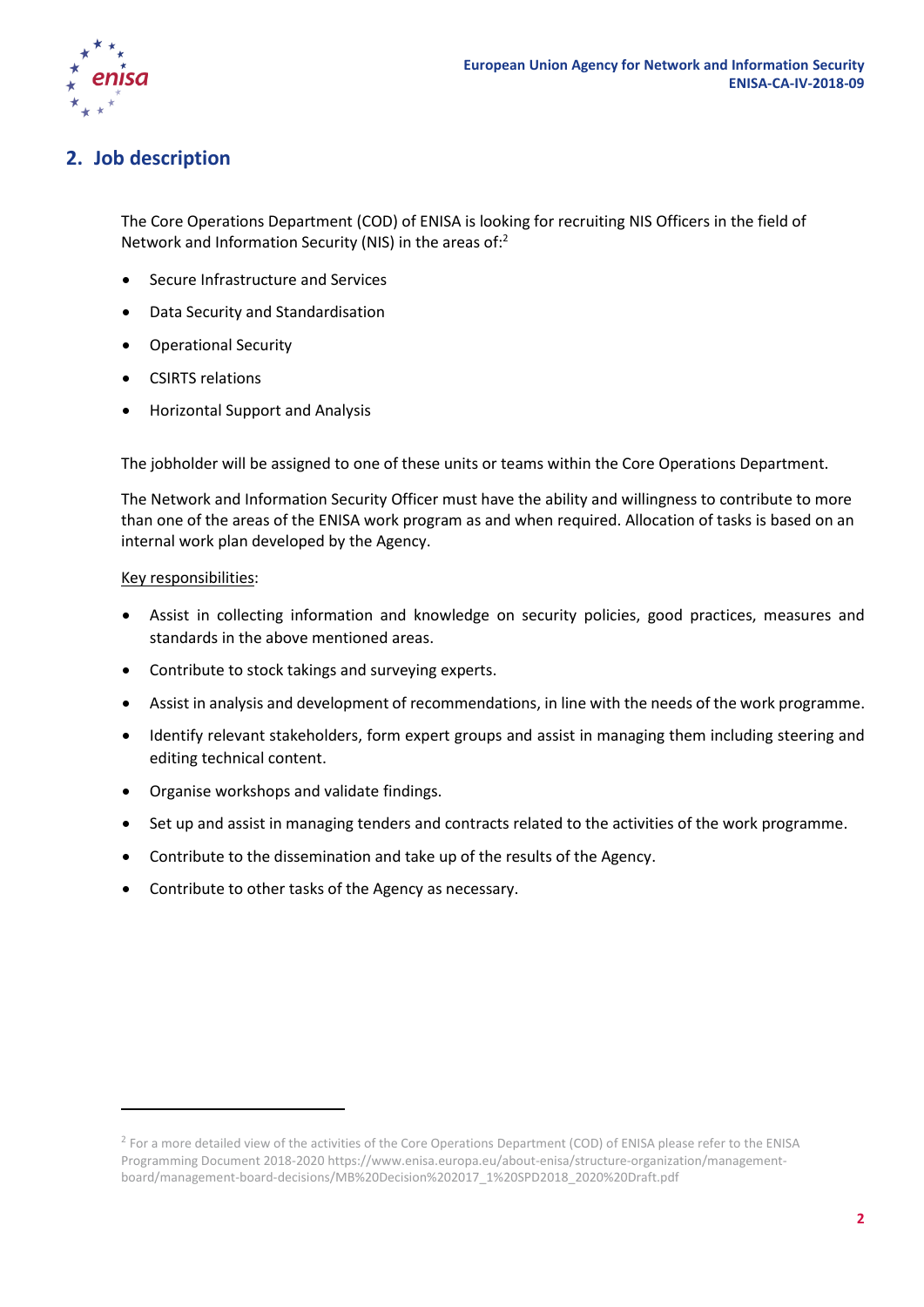

# **3. Qualifications and experience required**

#### **3.1. Eligibility Criteria**

- A level of education which corresponds to completed university studies of at least three years attested by a diploma<sup>3</sup>;
- In addition to the above, 3 years of professional experience relevant to the duties related to the specific area as described under point 2 "Job description", after the award of the diploma;
- Thorough knowledge of one of the official languages of the European Union and a satisfactory knowledge of another official European language<sup>4</sup>

In addition, in order to be eligible a candidate must:

- Be a national of one of the Member States of the European Union,
- $\bullet$  Be entitled to his/her full rights as a citizen<sup>5</sup>,
- Have fulfilled any obligations imposed by the applicable laws concerning military service,
- $\bullet$  Be physically fit to perform the duties linked to the post<sup>6</sup>.

#### **3.2. Selection criteria**

**.** 

#### **High Scoring Criteria (5 points per criterion)**

- University degree in a field that includes information systems, computer science, computer engineering, business informatics or equivalent scientific field.
- Proven working experience in developing good practices or having hands on expertise in key security areas of interest to the Agency (e.g. internet of things (IoT) and smart infrastructures, critical sectors mentioned in the NIS Directive<sup>7</sup>, incident reporting, privacy enhancing technologies and information security measures, trust services, cyber exercises, cloud computing, cyber crisis cooperation procedures, product certification, standardisation, threat landscape, risk management, CSIRTs. etc).
- Proven experience in working in a comparable position, with private and/or public stakeholders in the areas mentioned above (e.g. European Union Organisations, EU Agencies, Member States public authorities, European standardisation organisations or relevant private sector stakeholders).

<sup>&</sup>lt;sup>3</sup> Only diplomas issued by EU Member State authorities and diplomas recognised as equivalent by the relevant EU Member State bodies are accepted. If the main studies took place outside the European Union, the candidate's qualification must have been recognised by a body delegated officially for the purpose by one of the European Union Member States (such as the Ministry of Education or a designated Agency in an EU Member State) and a document attesting so must be submitted if you have been invited for an interview. This will enable the selection board to assess accurately the level of the qualifications.

<sup>&</sup>lt;sup>4</sup> Recruited candidates shall be required to demonstrate before their first promotion the ability to work in a third European Community language.

<sup>&</sup>lt;sup>5</sup> Prior to the appointment, the successful candidate will be asked to provide a certificate issued by a competent Member State Authority attesting the absence of any criminal record.

 $6$  Before appointment, the successful candidate shall be medically examined in line with the requirement of Article 28(e) of the Staff Regulations of Officials of the European Communities.

<sup>7</sup> <https://ec.europa.eu/digital-single-market/en/network-and-information-security-nis-directive>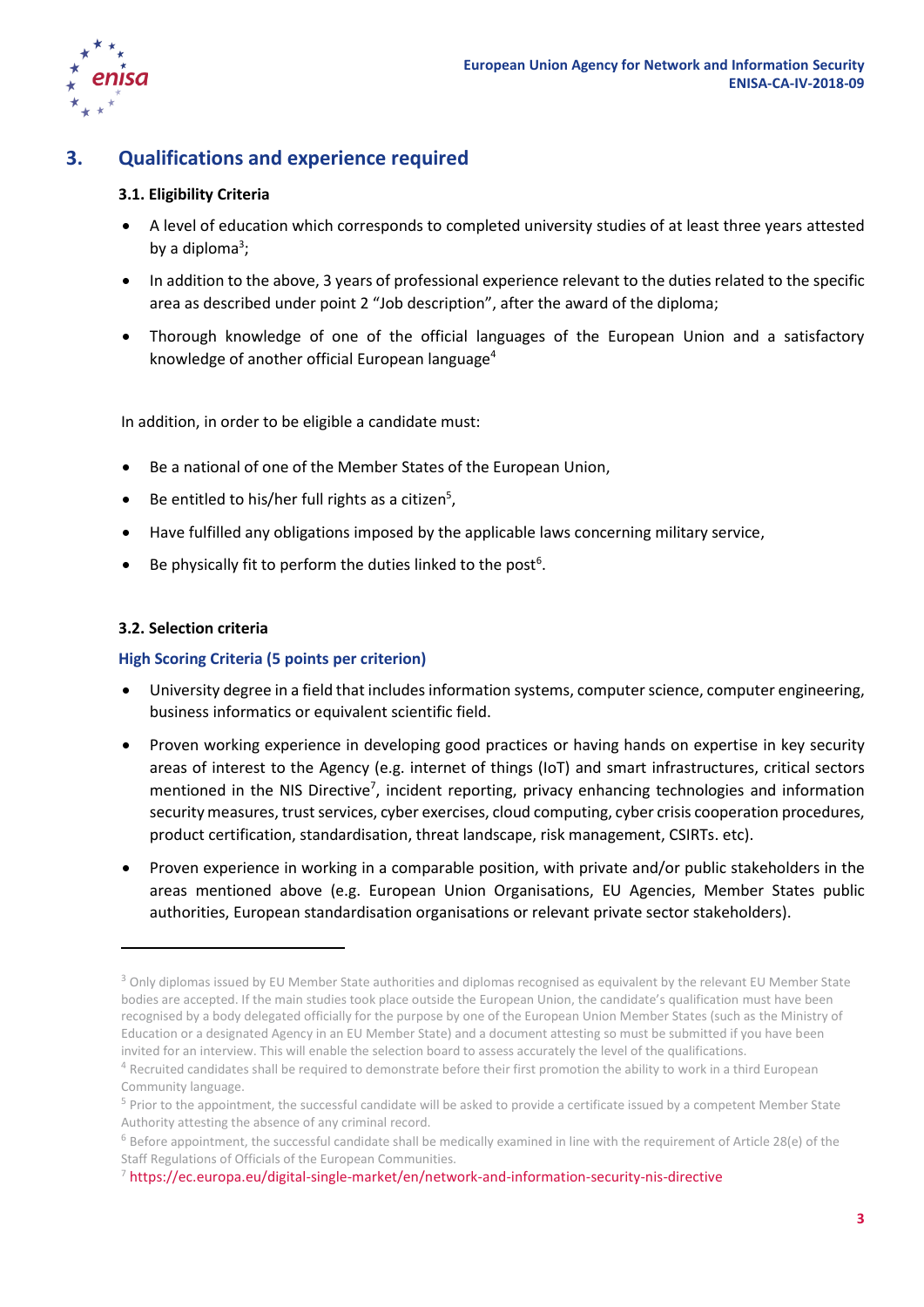

- Suitable certification of professional skills issued by a reputable organisation or association, in areas related to the policy work of the Agency (e.g. a professional certification in such areas as information security, cloud computing, information systems auditing or management, IT services, enterprise IT management, risk management, ethical hacking etc.).
- Proven experience in analysing complex information, problem solving including the ability to identify critical facts/information and to develop creative and practical policy approaches.
- Strong communication skills in English, both orally and in writing.
- Experience working effectively in an international and multi-cultural environment.

#### **Low Scoring Criteria (2 points per criterion)**

- Proven organisational skills and strong orientation to results and ability to meet deadlines and targets under pressure.
- Experience in project management proven by a suitable track record and/or a suitable certification.
- Good knowledge of another EU language.

#### **IMPORTANT:**

All high scoring and low scoring criteria are evaluated in order to identify the candidates to be invited for an interview. At least the top eight (8) candidates (the shortlisted candidates) scoring above the threshold to be set by the selection board will be invited for an interview and written test. Where for whatever reason one or more of the top eight (8) candidates are not able to participate in the interview process, the Selection Board may pick the next appropriate number of highest ranked applicants. Therefore, candidates are recommended to give evidence of their knowledge by specific examples and/or detailed professional experience in the application form in order to be evaluated in the best possible way. To that purpose candidates are requested to be as detailed and as clear as possible in the description of their professional experience and specific skills and competences.

#### **4. Selection procedure**

The selected candidate will be appointed to a position according to the needs of the Agency, on the basis of the reserve list of candidates, proposed by the Selection Board and established following an open selection process involving interviews and written tests.

More specifically, the Selection Board decides on those candidates who are admitted to the selection procedure in accordance with the requirements as specified in the vacancy notice. The applications of the candidates admitted to the selection procedure are reviewed and the Selection Board decides on those candidates who are invited to attend an interview. The Selection Board adheres strictly to the conditions of admission laid down in the vacancy notice when deciding whether or not candidates are to be admitted. Candidates admitted to a previous selection procedure will not automatically be eligible. Should the Selection Board discover at any stage in the procedure that the candidate does not meet one or more of the general or special conditions for admission to the selection procedure or that the information on the application form does not correspond with the supporting documents, the candidate will be disqualified.

Shortlisted candidates will be asked to undergo a written test of which the candidates will be informed in advance. Shortlisted candidates will be required to submit electronically relevant supporting documentation demonstrating their educational qualifications and work experience. It is envisaged that the interviews and written test will take place in March 2019. Shortlisted candidates may also be required to provide workrelated references upon request of the Agency. The activity of the Selection Board ends with the drawing of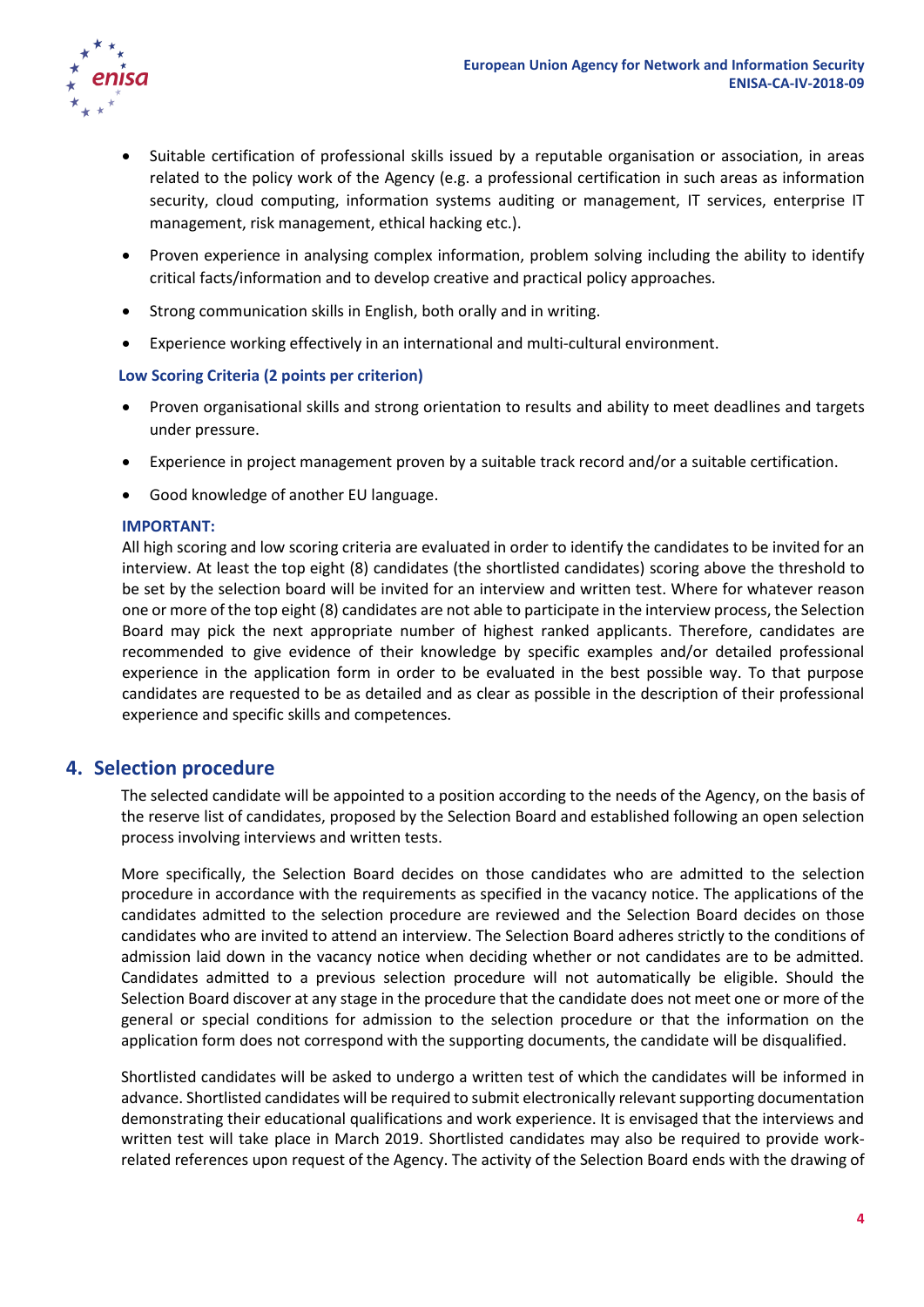

a reserve list of suitable applicants to occupy the position advertised. Candidates should note that inclusion on the reserve list does not guarantee recruitment.

The reserve list will be valid until 31/12/2020 and may be extended by decision of Appointing Authority for a further 12 months. This list may be used to recruit Staff for other positions in the areas referred to in this vacancy.

Candidates invited to an interview will be informed by e-mail whether or not he/she has been placed on the reserve list. Candidates on the reserve list will be asked to fill a specific form informing the Appointing Authority of any actual or potential conflict of interest<sup>8</sup>. If a letter of intention is issued, the candidate must undergo a compulsory medical examination to establish that he/she meets the standard of physical fitness necessary to perform the duties involved and the candidate must provide original or certified copies of all relevant documents.

**In line with the European Ombudsman's recommendation, ENISA publishes the names of the Selection Board on its website once established. It is strictly forbidden for the candidates to make any contact with the Selection Board, either directly or indirectly. Any infringement to this rule will disqualify the candidate from the competition.**

All enquiries or requests for information in relation to the competition, including details about candidates' results<sup>9</sup> should be addressed to the following email address [recruitment@enisa.europa.eu](mailto:recruitment@enisa.europa.eu)

### **5. Conditions of Employment**

 $\overline{a}$ 

The successful candidate will be recruited as a member of the contractual staff, pursuant to Article 3a) of the Conditions of Employment of Other Servants of the European Union (CEOS), for a period of three (3) or until the end of the Agency's mandate whichever is the earliest. This contract may be renewed for a period of five (5) years with the possibility of an indefinite contract at the end of the renewal of five (5) years.

The appointment will be in Function Group IV. The step will be determined in accordance with the number of years of experience of the successful candidate.

Successful candidates, who are recruited, shall undergo an initial probation period of 9 months. For reasons related to the Agency's operational requirements, the successful candidate will be required to be available at the shortest possible notice.

The remuneration of staff members consists of a basic salary<sup>10</sup> and where applicable allowances. The staff member depending on its personal situation may be entitled to various allowances, in particular to an expatriation (16 % of basic gross salary) or to a foreign residence allowance (4 % of basic gross salary) and to family allowances (depending on personal situation) such as household allowance, dependent child

<sup>&</sup>lt;sup>8</sup> In compliance with Article 11 of the Staff Regulations of Officials and Conditions of Employment of Other Servants of the European Union.

 $9$  This request for further information does not influence the timeline for lodging an appeal under Article 90 (2) of Staff Regulations of Officials and Conditions of Employment of Other Servants of the European Union.

 $10$  Basic Salary: there is a basic salary scale for each grade, divided into a number of steps. The final step is defined according to the total number of years of experience starting from the education certificate/degree giving access to the position.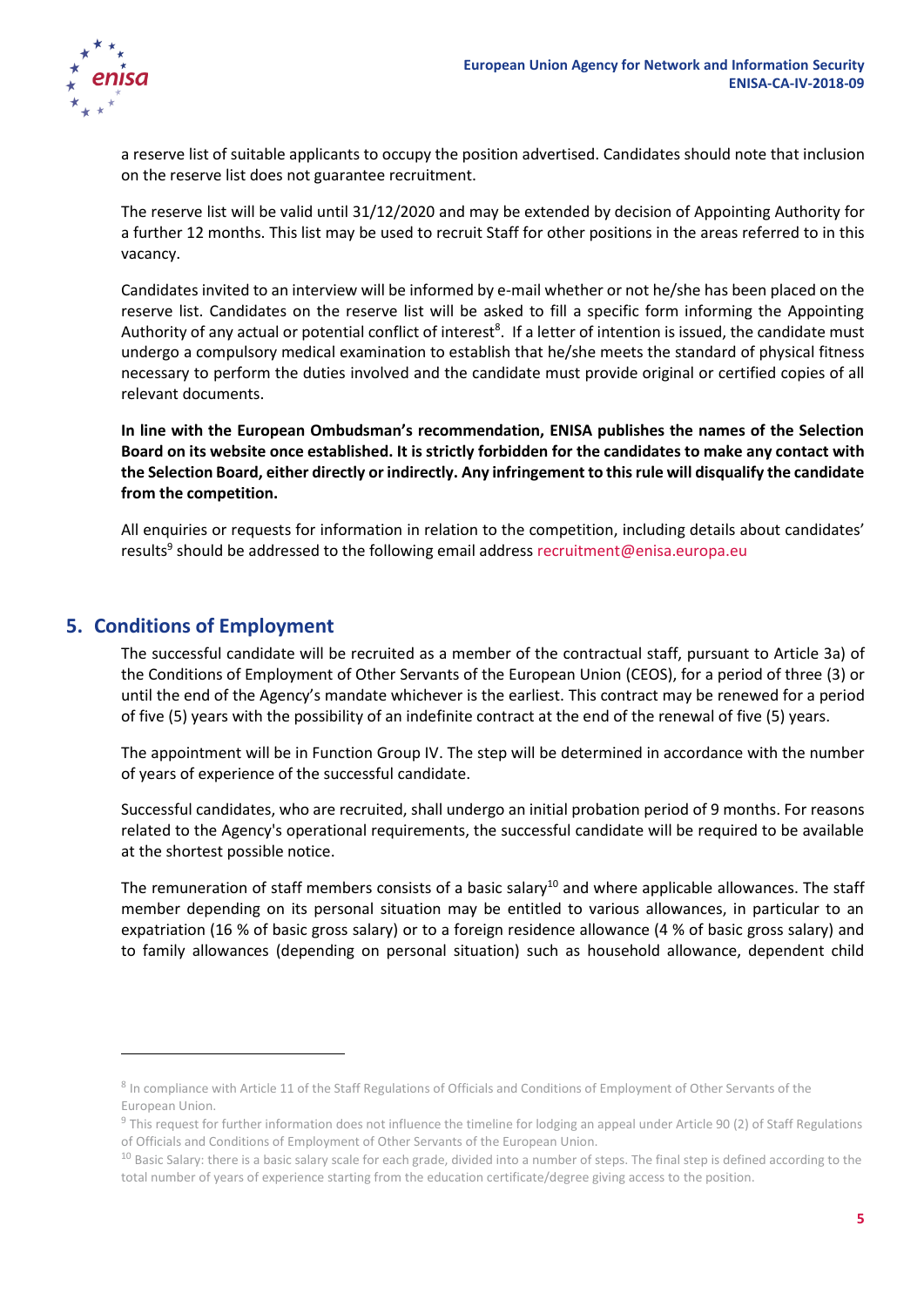

allowance, pre-school allowance, etc. In addition, the successful candidate might be entitled to temporary daily allowance<sup>11</sup>, installation allowance<sup>12</sup> etc.

The indicative gross basic monthly salary for Function Group IV, grade 13, step 1 is **3,462.02 EUR** and **3,917.09 EUR** for grade 14, step 1. This salary will be weighted by the corrective coefficient applicable to the hosting country of the agency. The current corrective coefficient is 81.8%<sup>13</sup>, which will be reviewed yearly with retroactive effect from 1 July.

Other benefits include:

- Special ID card, issued by the Greek Ministry of Foreign Affairs;
- Special car license plates (for certain grades);
- Education allowance;
- Additional financial support for the education of children "subject to budget availability and conditions";
- VAT exemption allowance on certain goods for a period of 3 years;

 Importation/purchase of 1 or more vehicles depending on the circumstances without taxes of VAT ("special conditions apply";

Home visit allowance;

**.** 

- Staff is entitled to annual leave of two working days per each complete calendar month of service plus additional days for the grade, age, home leaves for expatriates and an average of 19 public holidays per year;
- In addition, staff may be granted special leave for certain circumstances such as marriage, birth, adoption of a child, moving, elections, serious sickness of spouse, etc.;
- ENISA staff members benefit of health insurance 24/7 and worldwide by the Joint Insurance Scheme (JSIS);
- Statutory staff who have completed at least 10 years of service or reached pensionable age, are entitled to a pension under the pension scheme of the European Union institutions (PSEUI).
- Where it is considered in the interest of the service, statutory staff may avail of the ENISA teleworking policy, which is currently in its trial phase and flexible working time arrangements.
- With regard to professional development opportunity to its staff, ENISA provides general trainings to its staff, as well as technical courses.

Further information on working conditions of Temporary staff and Contract staff can be found in the [Staff](http://eur-lex.europa.eu/legal-content/EN/TXT/?qid=1433861011292&uri=CELEX:01962R0031-20140701)  [Regulations of Officials and the Conditions of Employment of Other Servants of the European Union.](http://eur-lex.europa.eu/legal-content/EN/TXT/?qid=1433861011292&uri=CELEX:01962R0031-20140701)

<sup>&</sup>lt;sup>11</sup> If staff member is requested to change the residence in order to take up duties, she/he will be entitled to: reimbursement of the travel costs; temporary daily subsistence allowance ( 42.39 EUR for up to 10 months or 34.18 EUR for 120 days, if no dependents). <sup>12</sup> The installation allowance is granted (depending on the personal situation) for 1 or 2 months of the basic salary and is paid upon

successful completion of the nine months probationary period. <sup>13</sup> <https://eur-lex.europa.eu/legal-content/EN/TXT/?qid=1544602628356&uri=CELEX:52018DC0781>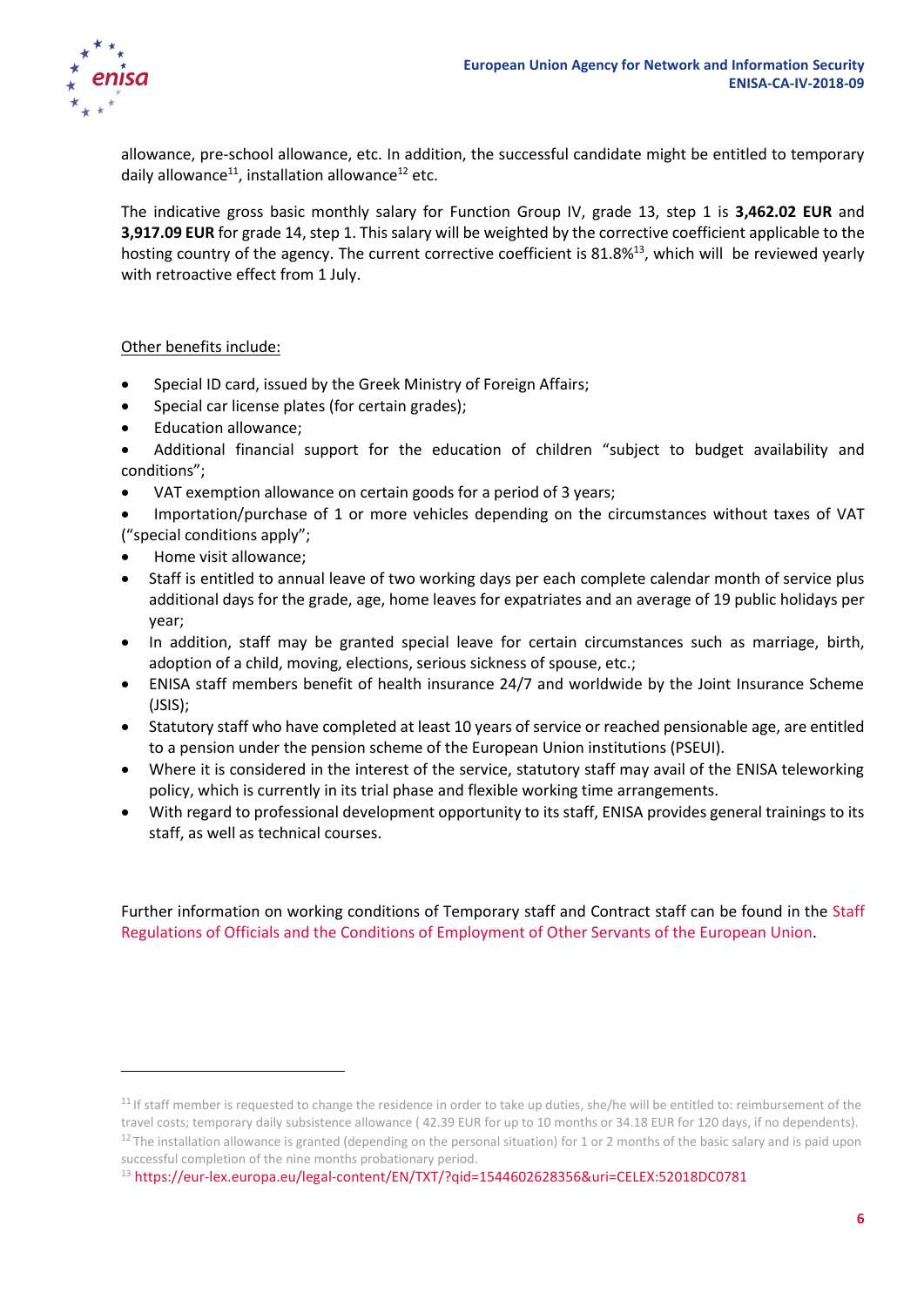

### **6. Community Tax**

The salaries of staff members are subject to a Community tax deducted at source. Staff members are exempt from national tax on salary and are members of the Community social security and pension schemes.

For additional information about salaries, deductions and allowances please consult the [Staff Regulations of](http://eur-lex.europa.eu/legal-content/EN/TXT/?qid=1433861011292&uri=CELEX:01962R0031-20140701)  [Officials and the Conditions of Employment of Other Servants.](http://eur-lex.europa.eu/legal-content/EN/TXT/?qid=1433861011292&uri=CELEX:01962R0031-20140701)

### **7. Data protection**

The purpose of processing the data you submit is to manage your application(s) in view of possible preselection and recruitment at ENISA. ENISA does not publish personal data of candidates. Personal data is processed by and accessible to authorised ENISA personnel. Personal data submitted is kept confidential. ENISA adheres to and is regulated under [Regulation \(EU\) 2018/1725](https://eur-lex.europa.eu/legal-content/EN/TXT/?uri=CELEX:32018R1725) of the European Parliament and of the Council of 18 December 2000 on the protection of individuals with regard to the processing of personal data by the European Union institutions and bodies. ENISA is supervised by EDPS, [http://www.edps.europa.eu.](http://www.edps.europa.eu/) For any further enquiries you may contact the Data Protection Officer at: [dataprotection@enisa.europa.eu](mailto:dataprotection@enisa.europa.eu)

Candidates are invited to consult the [privacy statement](https://www.enisa.europa.eu/recruitment/working-for-enisa/privacy-statement-in-relation-to-recruitment-at-enisa) which explains how ENISA processes personal data in relation to recruitment selections.

## **8. Equal opportunity**

ENISA is an equal opportunities employer and accepts applications without distinction on the grounds of sex, racial or ethnic origin, religion or belief, age or sexual orientation, marital status or family situation. Applications from women and disabled candidates are encouraged. The staff is recruited on the broadest possible geographical basis from among nationals of all Member States of the European Union.

### **9. Complaints**

If a candidate considers that he or she has been adversely affected by a particular decision, he or she can lodge a complaint under Article 90(2) of the [Staff Regulations of Officials and Conditions of Employment of](http://eur-lex.europa.eu/legal-content/EN/TXT/?qid=1433861011292&uri=CELEX:01962R0031-20140701)  [Other Servants of the European Union,](http://eur-lex.europa.eu/legal-content/EN/TXT/?qid=1433861011292&uri=CELEX:01962R0031-20140701) within 3 months from the date of notification to the following address:

Executive Director ENISA 1 Vasilissis Sofias Marousi 151 24 Attica, Greece.

Should the complaint be rejected, pursuant to Article 270 of the [Treaty of the Functioning of the European](http://eur-lex.europa.eu/legal-content/EN/TXT/PDF/?uri=CELEX:12012E/TXT&from=EN)  [Union](http://eur-lex.europa.eu/legal-content/EN/TXT/PDF/?uri=CELEX:12012E/TXT&from=EN) and Article 91 of the [Staff Regulations of Officials and Conditions of Employment of Other Servants of](http://eur-lex.europa.eu/legal-content/EN/TXT/?qid=1433861011292&uri=CELEX:01962R0031-20140701)  [the European Union,](http://eur-lex.europa.eu/legal-content/EN/TXT/?qid=1433861011292&uri=CELEX:01962R0031-20140701) a candidate may request judicial review of the act. The appeal must be lodged within 3 months from the date of notification, to the following address: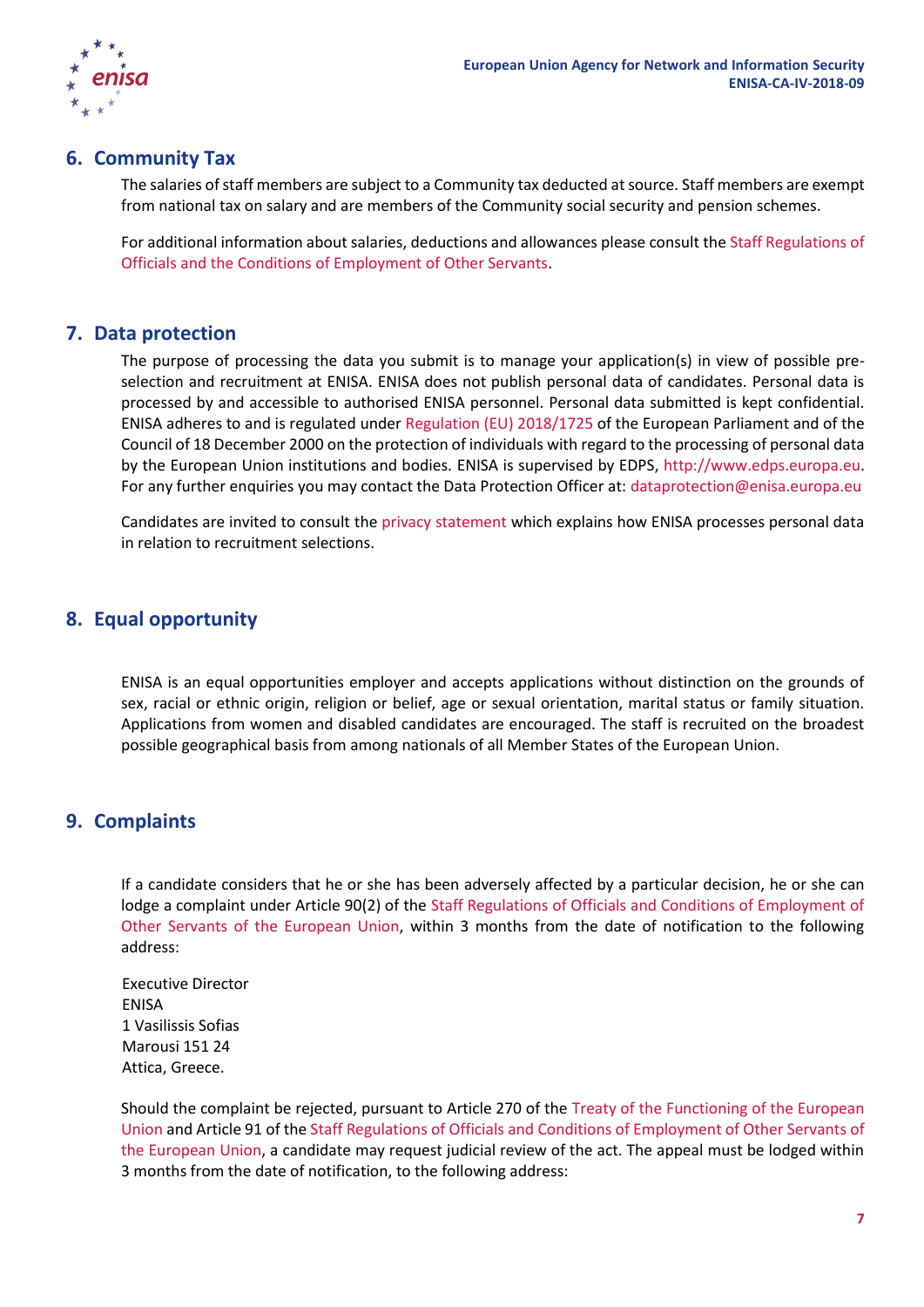

Registry The General Court Rue du Fort Niedergrünewald L-2925 Luxembourg Luxembourg

Please note that the Appointing Authority does not have the power to amend the decisions of a Selection Board. The General Court has consistently held that the wide discretion enjoyed by Selection Boards is not subject to review by The General Court unless rules which govern the proceedings of Selection Boards have been infringed. For details of how to submit an appeal, please consult the website of the Court of Justice of the European Union: [http://curia.europa.eu](http://curia.europa.eu/)

It is also possible to complain to the European Ombudsman pursuant to Article 228 of the [Treaty on the](http://eur-lex.europa.eu/legal-content/EN/TXT/PDF/?uri=CELEX:12012E/TXT&from=EN)  [Functioning of the European Union](http://eur-lex.europa.eu/legal-content/EN/TXT/PDF/?uri=CELEX:12012E/TXT&from=EN) as well as the [Statute of the Ombudsman](https://www.ombudsman.europa.eu/en/resources/statute.faces#hl14) and the implementing Provisions adopted by the Ombudsman under Article 14 of the Statute.

European Ombudsman 1 Avenue du President Robert Schuman CS 30403 67001 Strasbourg Cedex France [http://www.ombudsman.europa.eu](http://www.ombudsman.europa.eu/)

Please note that complaints made to the Ombudsman have no suspensive effect on the period laid down in Articles 90 (2) and 91 of the [Staff Regulations](http://eur-lex.europa.eu/legal-content/EN/TXT/?qid=1433861011292&uri=CELEX:01962R0031-20140701)for lodging complaints or for submitting appeals to the General Court pursuant to Article 270 of the [Treaty of the Functioning of the European Union.](http://eur-lex.europa.eu/legal-content/EN/TXT/PDF/?uri=CELEX:12012E/TXT&from=EN) Please note also that under Article 2(4) of the [General conditions governing the performance of the Ombudsman's duties](https://www.ombudsman.europa.eu/en/resources/statute.faces), any complaint lodged with the Ombudsman must be preceded by the appropriate administrative approaches to the institutions and bodies concerned.

### **10.Submission of applications**

For an application to be valid candidates **shall:**

- Use the official application form published with this vacancy. Applicants may use any of the official languages of the European Union to complete the form, however it is **highly recommended** to submit the applications in English, which is the working language of ENISA. The format of the PDF application form must not be changed.
- Send their application within the set deadline by e-mail to: [ENISA-CA-IV-2018-09@enisa.europa.eu](mailto:ENISA-CA-IV-2018-09@enisa.europa.eu)
- Indicate in the subject of the e-mail: **FAMILY NAME-FIRST NAME-2018-09**

Incomplete applications will be disqualified and treated as non-eligible. Candidates should submit a separate application for each vacancy they want to apply for.

At this stage of the selection procedure candidates are not required to send any additional supporting documents with the application (i.e.: copies of your ID-card, educational certificates, evidence of previous professional experience etc.). Candidates are reminded not to wait until the final days before the closing date for applications.